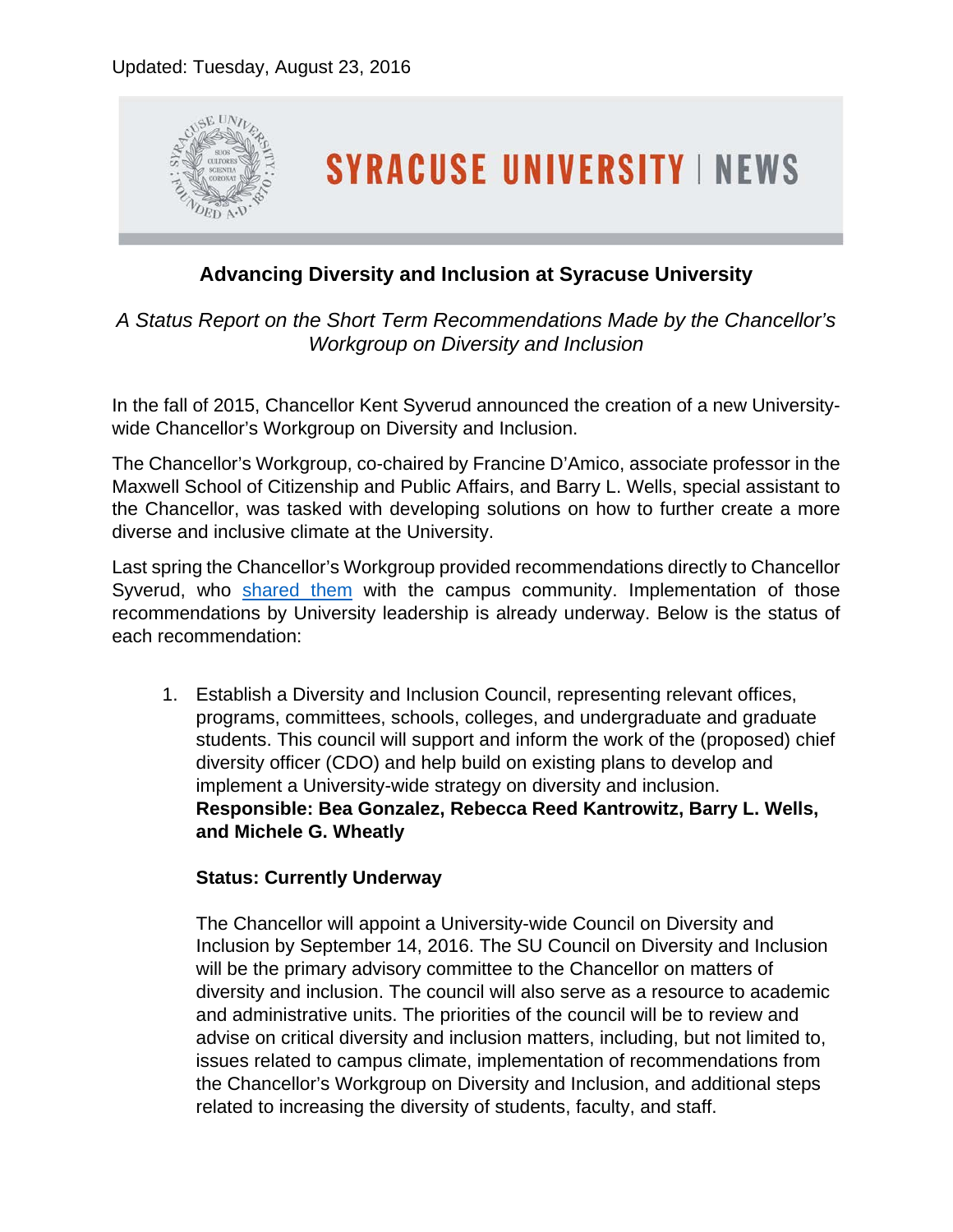2. Establish an Ombuds Office and official ombudsperson whose mandate is to serve as an informal, confidential resource for all faculty, staff, and students. **Responsible: Michele G. Wheatly**

### **Status: Currently Underway**

The Office of the Provost is currently studying the International Ombudsman Association (IOA) Code of Ethics and Standards of Practice. In addition, the Provost's Office is currently investigating best practices for ombudsperson services at peer universities. The office will make a final recommendation by October 31, 2016. Recommendations will include tailored roles and processes for concerns surfaced by students, faculty, staff, or other individuals.

3. Restore staffing positions at the Slutzker Center for International Services and Native Student Program to previous levels to meet the urgent needs of their constituents. Reinstate the position of assistant provost for equity and inclusion/associate dean of the Graduate School. **Responsible: Rebecca Reed Kantrowitz and Michele G. Wheatly**

### **Status: Currently Underway**

A significant amount of work has already been done on this issue, and more will occur this academic year. The Office of the Provost and the Division of Student Affairs staff are already following the recommendations made by the Academic Strategic Plan Workgroup on Internationalization. The workgroup's recommendations include multiple leadership and staffing proposals. This includes strengthening staffing of the Slutzker Center to enhance the University's capacity to recruit and support international faculty and staff. The Office of the Provost continues to address staffing needs in consultation with the leaders of Slutzker, SU Abroad, and the Workgroup on Internationalization. The office will complete this analysis and initiate new searches by November 1, 2016.

In July, the University announced the creation a new Division of Enrollment and the Student Experience. A search is underway to identify a new senior vice president to oversee this new division. As part of this leader's assessment of the division, he/she will conduct a 360 review to identify any additional investments that are needed in this area.

In addition, the University is immediately funding a graduate student to support the assistant director of the Native Student Program during this academic year to ensure that critical supportive services continue to be provided to Native students. The student assistant will work closely with the assistant director to provide academic support, programming, and counseling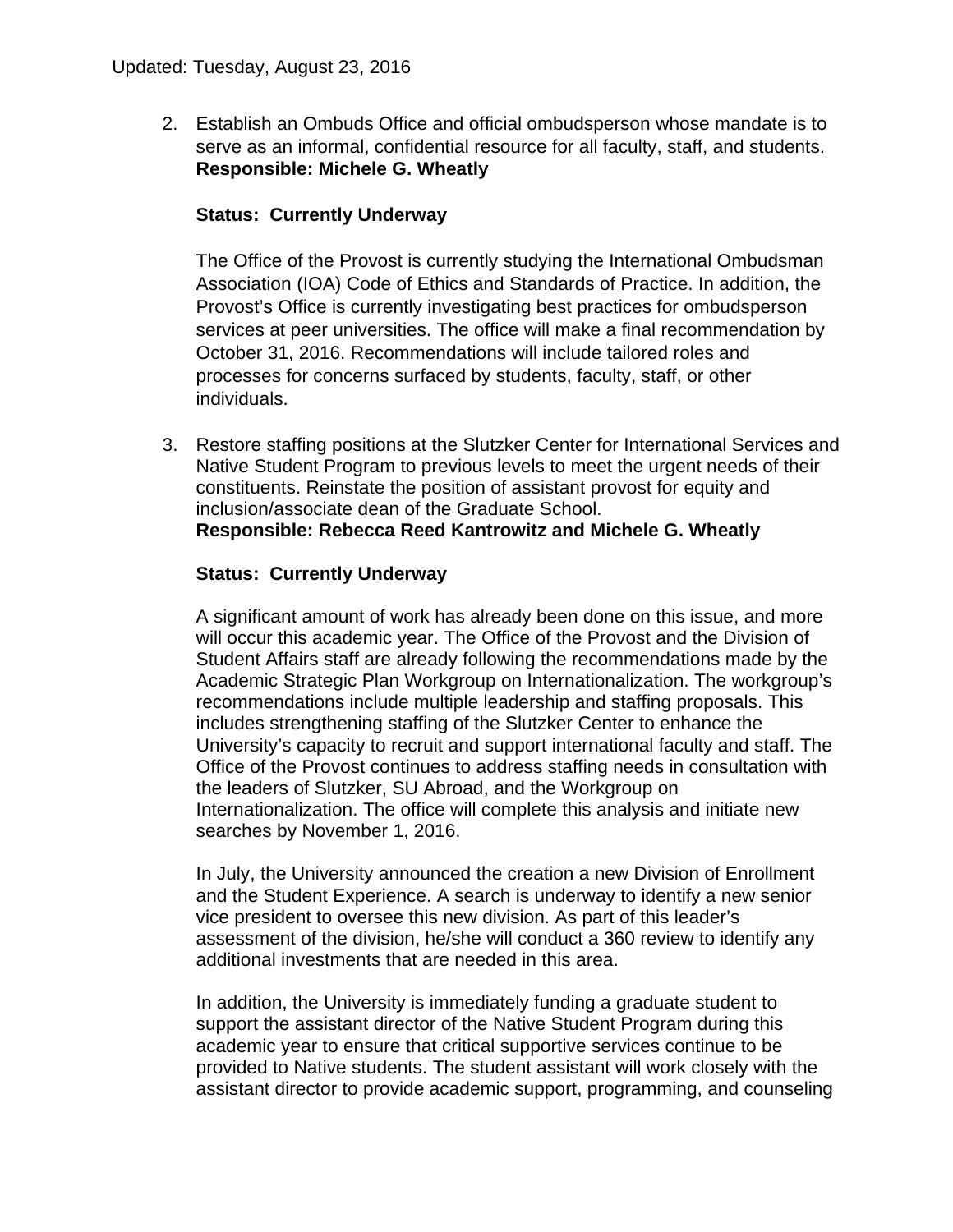for students in the program. Data will be collected for the new senior vice president and staffing and space recommendations will be implemented in the spring semester.

The Office of the Provost will follow the Academic Strategic Plan by enhancing the scope and reach of the Office of the Vice President for Research (OVPR) as recommended by the Academic Strategic Plan Workgroup on Research and Discovery. Following a comprehensive needs analysis that will occur in September 2016, the office will establish new senior staffing at the Graduate School by October 31, 2016. The new staff will work in partnership with the vice president for research. Responsibilities for new OVPR staff include planning, coordinating, and executing pipeline success programs for women and historically underrepresented students across scholarly disciplines.

4. Offer free tutoring for all undergraduates across campus to address inequities and to support and retain undergraduates from marginalized and underrepresented groups. **Responsible: Michele G. Wheatly**

### **Status: Currently Underway**

The provost will follow a recommendation in the Academic Strategic Plan and establish a method for campus-wide provision of academic success programming by December 30, 2016. The plan will include an essential level of free tutoring hours per student per semester, with a sustainability plan that includes premium options and support by schools and colleges in the event of excess demand for tutoring.

5. Adopt a University-wide policy on information and communication technology (ICT) accessibility. Within Information Technology Services, hire permanent, full-time staff who focus solely on ICT accessibility and assistive technology. **Responsible: Andrew R. Gordon and Michele G. Wheatly**

### **Status: Currently Underway**

A broad-based University committee has met monthly since April 2015 and completed a draft of an information communication technology accessibility policy that is currently being reviewed by the provost and the senior vice president and chief human resources officer. By August 31, 2016, the draft will be submitted to the University Policy Committee. Following proper review, the policy will be in place by October 31, 2016.

The Information Technology Services Department (ITS) hired one person in November 2014 who is responsible for providing information and communications technology accessibility assistance. Further evaluation by ITS leaders will be conducted during the fall semester. This effort will identify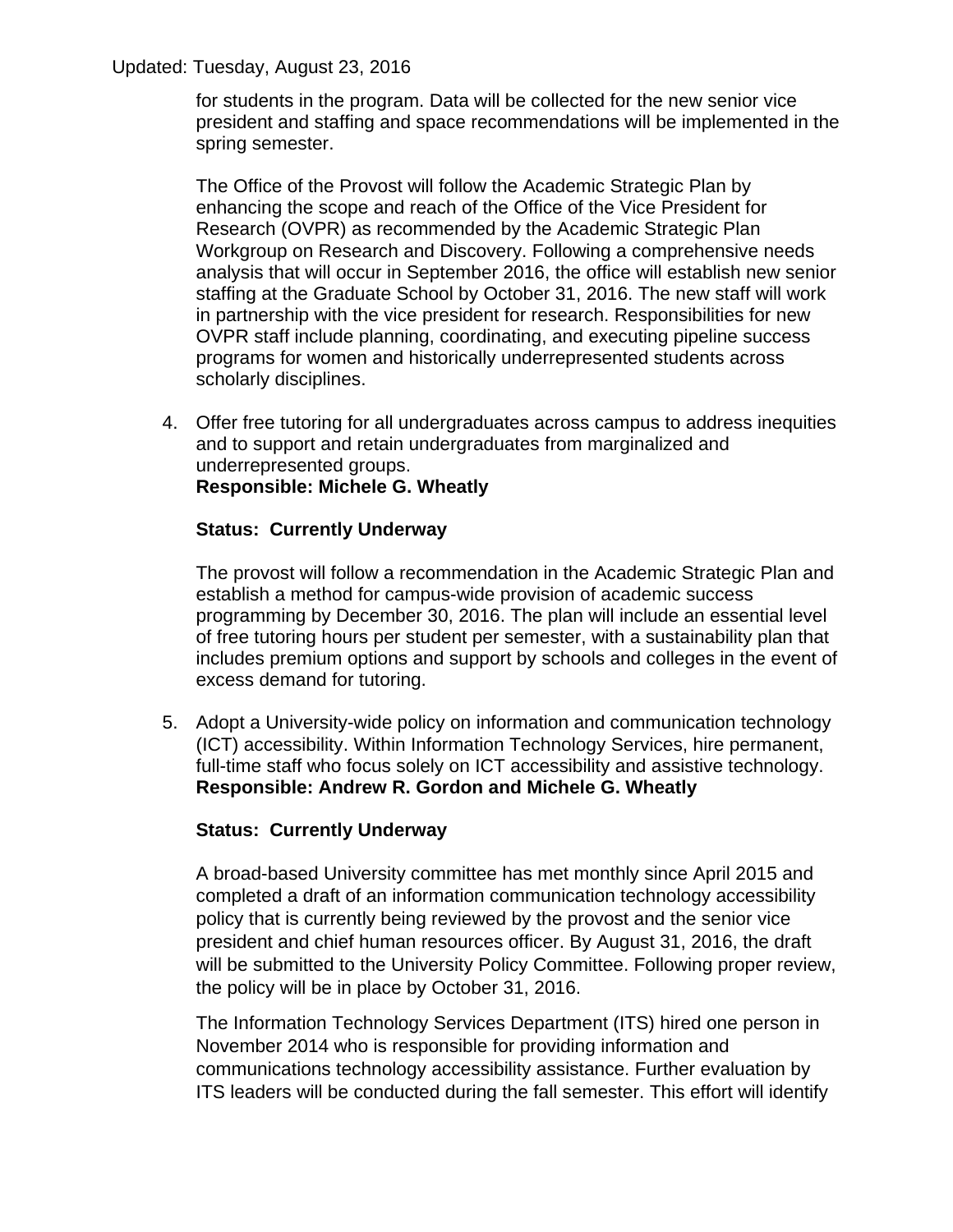the need and required skills for additional personnel and other resources, including costs necessary to achieve the goals of the new policy.

This policy mandates University-wide changes to how electronic communications (of all types) are prepared and created (i.e., academic and administrative). As such, the committee has recommended hosting four open forum discussions in September and October. In addition, the committee further recommended a two-week open comment period in October, culminating in the creation of the final version of the policy for leadership review by October 31, 2016.

6. Create a centralized budget for faculty/staff disability accommodations to promote inclusion and relieve individual schools and departments of the costs of such accommodations. **Responsible: Andrew R. Gordon, Gwenn B. Judge, and Michele G. Wheatly**

# **Status: Currently Underway**

Under current University practice, it is the responsibility of each school, college and other responsibility centers, and administrative support units to pay for any faculty or staff accommodations that are identified as reasonable and necessary under the Americans with Disabilities Act (ADA). By September 1, 2016, a central University fund will be created to assist sponsoring schools, colleges and other responsibility centers, and administrative support units to pay for faculty or staff ADA accommodations. To qualify for such funding:

- 1. The University's ADA coordinator will make a determination that a reasonable accommodation is required for the faculty or staff member.
- 2. The cumulative accommodation expense incurred for each center or support unit must exceed an annual dollar threshold of \$5,000.
- 3. Any request for expenses in excess of \$20,000 will be transmitted by the ADA coordinator to the provost, the senior vice president and chief human resources officer, and the interim vice president and chief financial officer for joint consideration and approval.

The Office of Budget and Planning will monitor cumulative expenses incurred for accommodations for each center and support unit on a monthly basis. A journal entry will be initiated to transfer accommodation expenses incurred by centers or support units above the established threshold to the central funding source. The Office of Budget and Planning will track total expenses charged to the central funding source during fiscal year 2017. This will be a pilot program this year, with appropriate changes made after an assessment at the end of the year.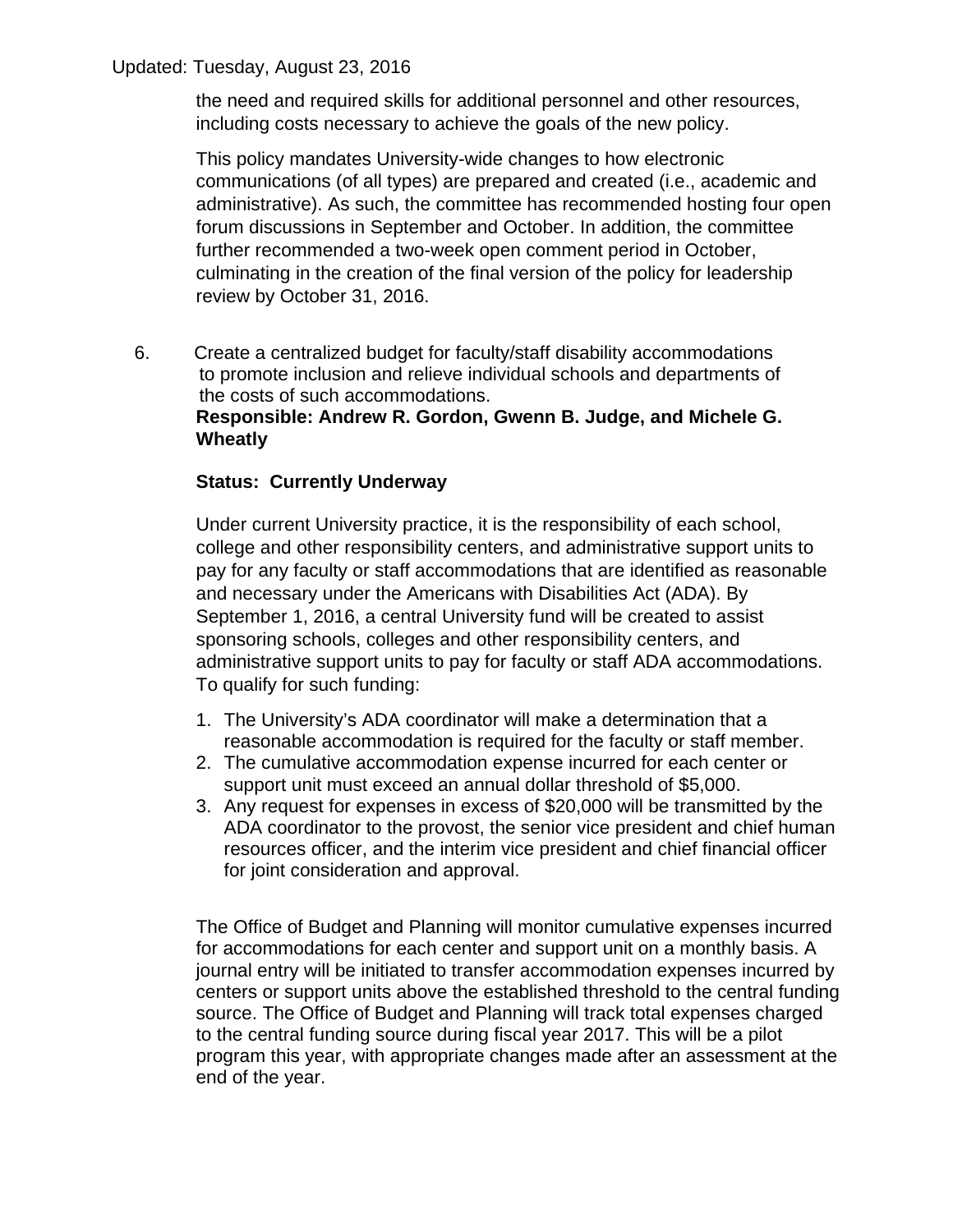7. Commit appropriate and permanent financial support for the Women in Science and Engineering (WiSE) program. Merge WiSE with SU-ADVANCE. Over the longer term, consider whether these personnel and principles can be extended to support the diversification of other fields (e.g., architecture, philosophy).

# **Responsible: Michele G. Wheatly**

# **Status: Currently Underway**

The provost has met with the leadership of WiSE and the principal investigators of the NSF-funded ADVANCE grant. Discussions of both programs will continue, with Jeffrey M. Stanton, associate provost for academic affairs and ADVANCE co-principal investigator, and LaVonda N. Reed, associate provost for faculty affairs, to develop a plan by January 1, 2017, to absorb best-practice faculty development functions originating with STEM women to further the diversification of underrepresented faculty in STEM and other disciplines. The provost will also identify appropriate sources of funds for groups such as WiSE that are working to diversify the academic disciplines at the student, staff, and faculty levels.

8. Require attention to diversity and inclusion as key components of all faculty and staff evaluations, CV updates, and tenure and promotion decisions. Require an expanded statement on diversity and inclusion in all syllabi. **Responsible: Andrew R. Gordon and Michele G. Wheatly**

# **Status: Currently Underway**

The creation of new processes and criteria for personnel evaluations differs greatly between faculty versus staff. Policies based on these recommendations require a shared governance process with structural collaboration across Senate committees and between the Senate committees and academic and administrative personnel. The provost will initiate discussions with the relevant Senate committees and the Senate as a whole by November 2016.

The Department of Human Resources is developing a guide to help encourage and support managers and employees in setting diversity competency goals. Each of the human resources senior HR business partners will meet with the leadership of their respective schools, colleges, and administrative units by September 30, 2016, to ensure that these guidelines are distributed to managers and employees and that support is provided. This will include follow-up meetings in departments and teams to set diversity goals and discuss those goals throughout this academic year and beyond.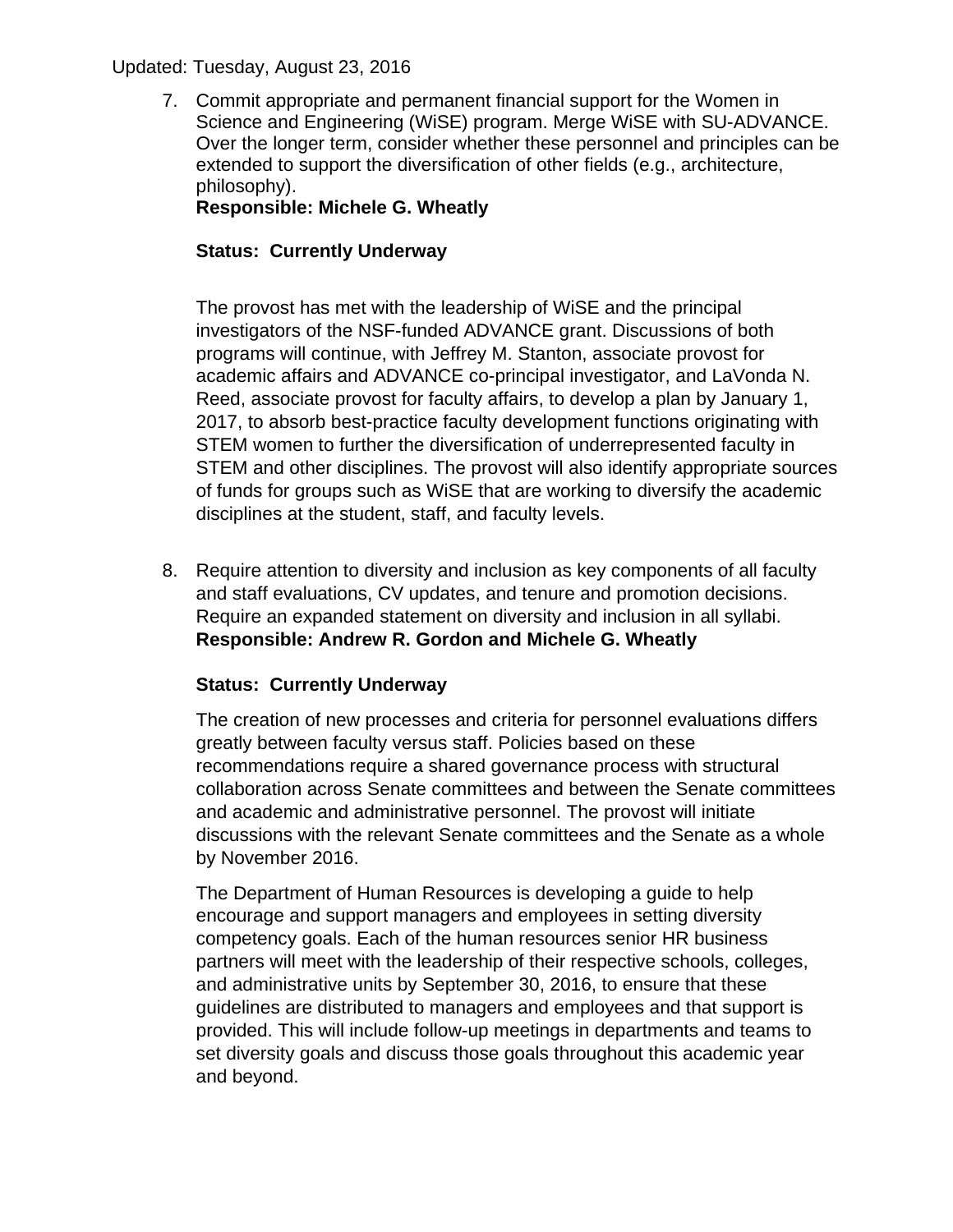9. Strengthen the systems, publicity, and resources for the STOP BIAS reporting system. The Division of Student Affairs and the Office of Equal Opportunity, Inclusion, and Resolution Services should address any existing gaps in resources available to those who experience bias, discrimination, or harassment. For example, increase education of faculty, staff, and students about how to respond to bias incidents and concerns.

# **Responsible: Andrew R. Gordon and Rebecca Reed Kantrowitz**

## **Status: Currently Underway**

Syracuse University will create and implement an effective communications plan, pilot the STOP BIAS Training Program, and assess and evaluate the effectiveness of resources and training. The Division of Student Affairs and the Office of Equal Opportunity, Inclusion, and Resolution Services (EOIRS) will engage with University Communications to create an effective communications campaign that will address gaps in awareness of the resources available for all students, faculty, and staff. The data received from the Campus Climate Assessment will be reviewed to address gaps in awareness and resources and to pilot the STOP BIAS Training Program.

EOIRS recently hired for the newly created position of equal opportunity training and development specialist. For the fall semester, EOIRS has developed three intensive new courses directed at bias, discrimination, and harassment. In particular, EOIRS will conduct a pilot of these courses for the following administrative units during the fall 2016 semester: the Office of Human Resources, the Athletics Department, the Division of Student Affairs, and the Department of Business, Finance, and Administrative Services. All schools and colleges will be invited to also participate in this important program.

EOIRS and the Division of Student Affairs will continue to seek feedback from the University community regarding the effectiveness of resources and training in this particular area. This information will be gathered using multiple methods, including, but not limited to, online surveys and brown bag luncheons/forums during which all constituents will have an opportunity to share this information.

10. Enhance orientation and onboarding for international students, faculty, and staff so they are aware of the full range of programs, services, and resources available to them.

**Responsible: Daniel J. French, Rebecca Reed Kantrowitz, and Michele G. Wheatly**

**Status: Currently Underway**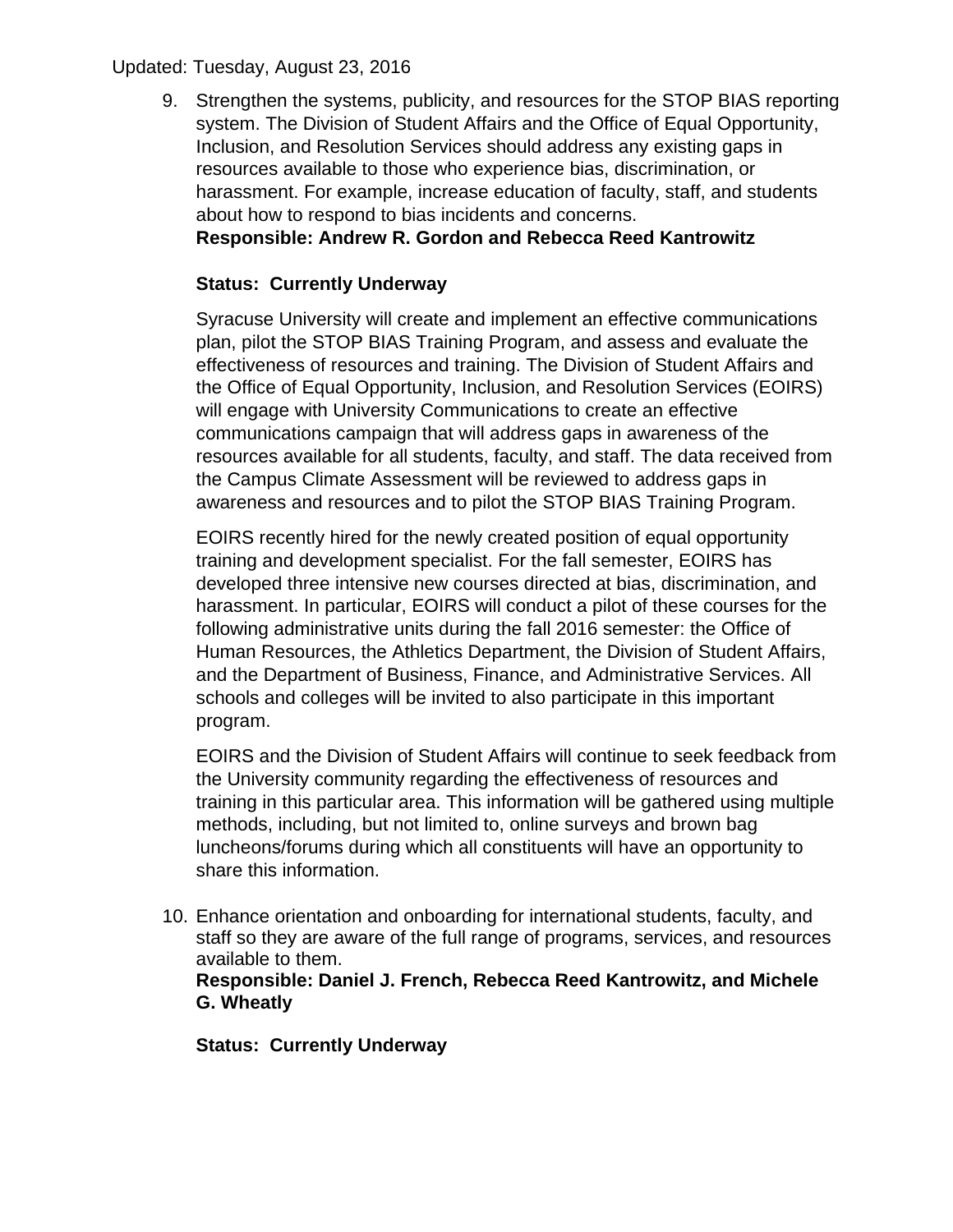Partly in response to this recommendation, the Office of First-Year and Transfer Programs and the Slutzker Center for International Students already partnered last academic year to plan for an enhanced orientation for incoming undergraduate international students this fall. These programming improvements were made possible by \$10,000 allocated from the Division of Student Affairs to hire a full-time graduate student during summer 2016. An optional pre-orientation program has already been established to offer international students early arrivals to attend orientation sessions prior to Syracuse Welcome. Half of the incoming international first-year class (250 students) is now currently participating in this new option. In addition, international student orientation sessions are now woven into the Syracuse Welcome schedule: International students spend more time in on-campus facilities such as the Schine Student Center, which is the hub of Syracuse Welcome activity.

11. Improve New Student Orientation to deepen understandings and forge relationships across racial, ethnic, religious, and other lines. Create a Syracuse Reads Program, and consider the selection of books that foster a sense of understanding and inclusion, such as Ta-Nehisi Coates' *Between the World and Me*. Follow such readings with small-group meetings facilitated by diversity educators.

# **Responsible: Rebecca Reed Kantrowitz and Michele G. Wheatly**

# **Status: Currently Underway**

Research suggests that summer reading programs can work well if fully integrated into the freshman curriculum. The Provost's Office will create, by January 1, 2017, a pilot program to introduce this initiative to a select group of students to help inform and evaluate a broader reading program to connect with new student orientation. In addition, by September 15, 2016, the Provost's Office will work with curriculum groups in the schools and colleges to achieve the specified diversity and inclusion learning outcomes by enhancing freshman forum offerings. This approach will help to ensure comprehensive faculty involvement in matters related to teaching and learning and will establish the necessary integration with freshman curricula. Likewise, in reference to the pillar of the Academic Strategic Plan focused on the student experience, this approach will dovetail with other curriculum enhancement efforts such as the Syracuse Core 4+4.

12. Conduct a comprehensive accessibility audit of University spaces, and update the Campus Access Map, including all-gender bathrooms. **Responsible: Andrew R. Gordon, Gwenn B. Judge, and Peter E. Sala**

# **Status: Currently Underway**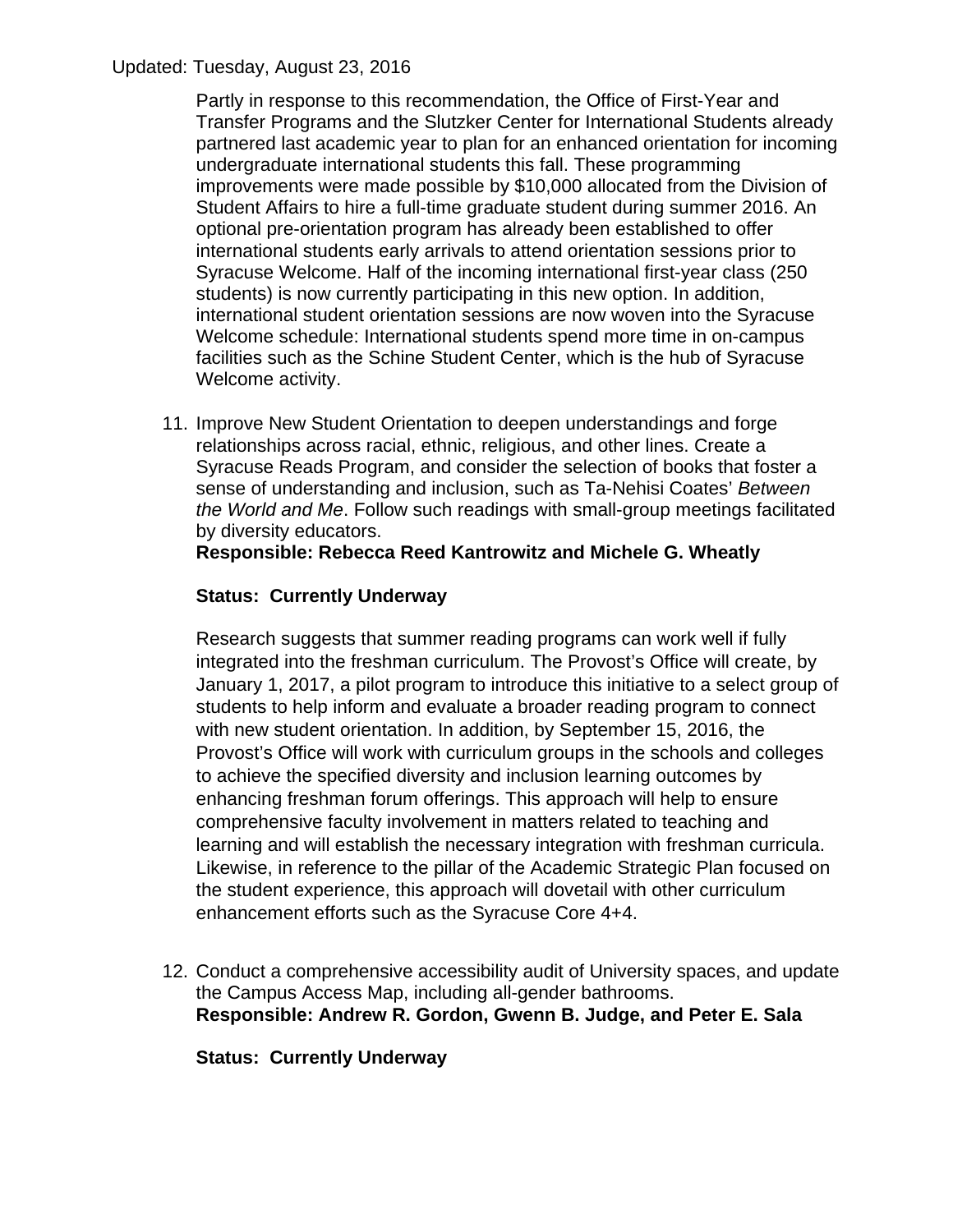An accessibility audit is underway, and physical inspections as part of that audit have already been completed. As of August 15, 2016, all 9 million square feet of University buildings have been inspected as part of the University's Overall Campus Facilities Conditions Assessment. This assessment is designed to identify any and all physical barriers to access in University buildings and on its grounds. Data from the assessment will be shared with Campus Planning, Design, and Construction (CPDC) and EOIRS by October 28. Staff from those offices have identified an external company that will then use the data gathered to develop a physical access plan by November 30.

During summer 2016, a total of 80 new private/all-gender accessible bathrooms were created, with 64 units added in Dellplain Hall and 16 in Haven Hall. These new facilities bring the total number of private/all-gender bathrooms that currently exist across campus to 708; that includes approximately 598 in residence/dining halls and 110 in academic/administrative buildings. New uniform signage will be installed to identify our single-occupancy bathrooms.

13. Acknowledge at all major public events on campus that Syracuse University sits on Native land. Fly the Haudenosaunee flag wherever the American flag is flown on campus (e.g., the Carrier Dome, outside Hendricks Chapel on the Quad, Goldstein Student Center). Make sure dedications and invocations at University events are nondenominational.

**Responsible: Rebecca Reed Kantrowitz, Kevin Quinn, and Peter E. Sala**

# **Status: Currently Underway**

The Haudenosaunee flag has already been installed at the Carrier Dome. In addition, the Haudenosaunee flag now has a dedicated flag pole at Manley Field House to permanently fly it as well. Physical Plant will install new flag poles at Hendricks Chapel, Physical Plant, the Carriage House, Goldstein Student Center, and the Skytop Office building by October 31, 2016. A statement acknowledging that Syracuse University sits on Native land has already been developed. It will be disseminated to relevant event organizers and read at major public events on campus (e.g., Commencement, annual Martin Luther King Jr. Celebration). In addition, Chancellor Syverud will use this statement during his remarks at the 2016 New Student Convocation and will continue to do so at other major events on campus. In addition, as of August 21, 2016, Hendricks Chapel policy has been amended to ensure that all dedications and invocations at University events are nondenominational. This policy will be clearly communicated to all chaplains and spiritual life group leaders.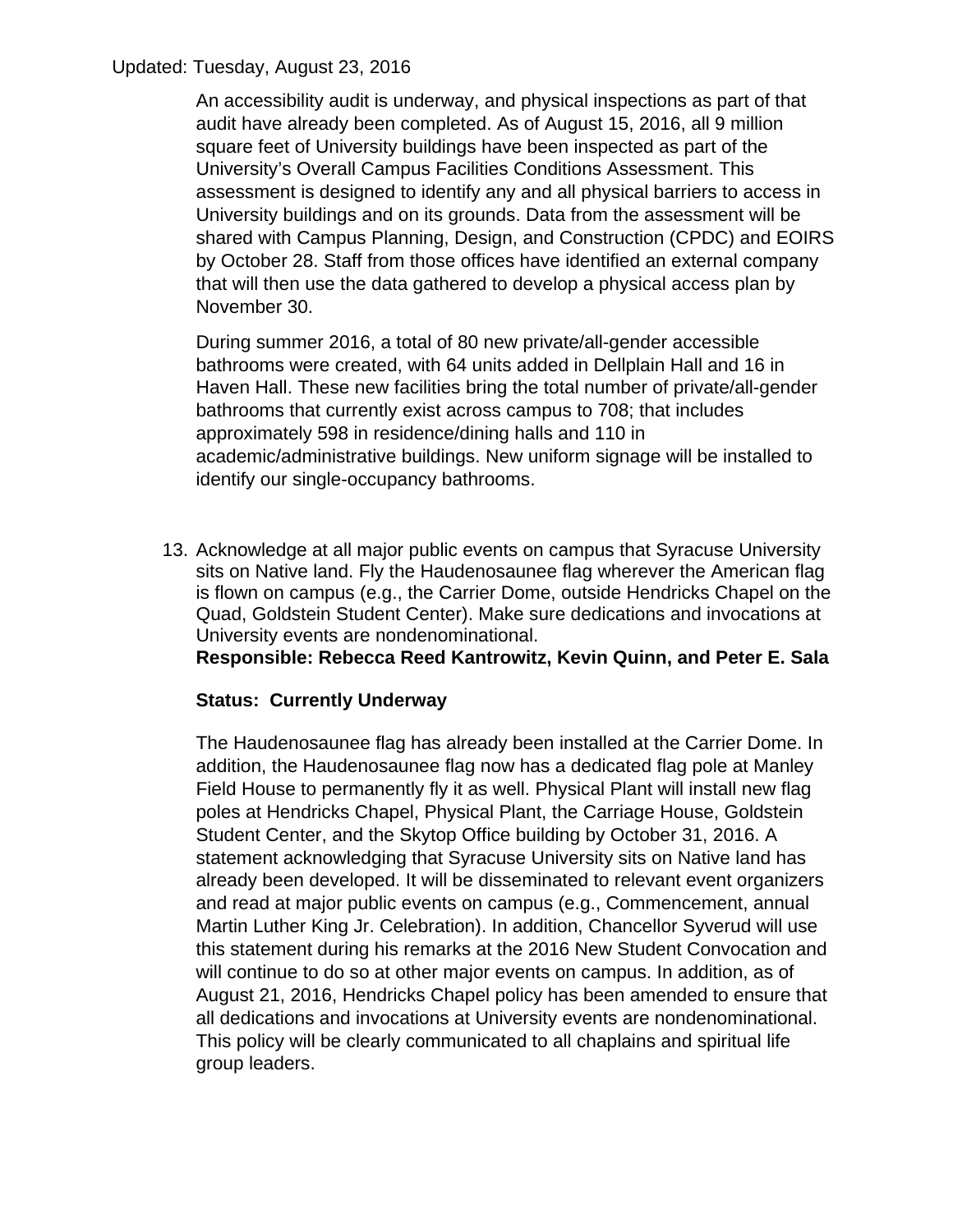14. Institute Indigenous Peoples Day as a campus initiative to honor indigenous history and culture on the second Monday of October. **Responsible: Bea Gonzalez and Candace Campbell Jackson**

### **Status: Currently Underway**

Columbus Day is not a Syracuse University recognized holiday, nor does it appear on the Academic Calendar. Beginning this fall, the University will institute Indigenous Peoples Day as a campus initiative to honor indigenous history and culture on the second Monday of October. This new initiative recognizes that the indigenous students of Syracuse University have been celebrating Indigenous Peoples Day on campus for several years.

As part of this new initiative, the Indigenous Students at Syracuse (ISAS) and the Indigenous Graduate Students (IGS) will plan and sponsor events, work to raise awareness, and create dialogue on campus to continue discussions around indigenous world views, cultures, and histories. Syracuse University will work with ISAS and IGS to outline a process for a campus-wide dialogue, modeled after the process at Brown University, to build awareness of and support for adding Indigenous Peoples Day to the academic and University calendar and to develop an institutional practice of recognizing Indigenous Peoples Day on calendars published on campus. The University will support ISAS and IGS in their planning efforts for Indigenous Peoples Day events being planned for October 10, 2016.

15. Compile an online inventory of diversity and inclusion programs and activities across campus. Create a Diversity Portal—with links to this resource and the central University calendar—to provide extensive information on Syracuse's efforts to foster a richly diverse and inclusive learning community. **Responsible: Bea Gonzalez, Kevin Quinn, and Barry L. Wells**

### **Status: Completed**

This recommendation has already been implemented. The Advancing Diversity and Inclusion website, which launches on August 29, 2016, will provide a portal to the curricular and co-curricular programs, activities, services, offices, groups, and other resources available to advance and sustain a richly diverse and inclusive learning environment at Syracuse. The 90-plus-page site will feature information from schools, colleges, and administrative units along with research, reports, upcoming lectures, videos, current news, and events with a link to the central University calendar. This website is designed to support and implement the recommendations of the Express Yourself Diversity and Inclusion Committee, the Senate Committee on Diversity, and others.